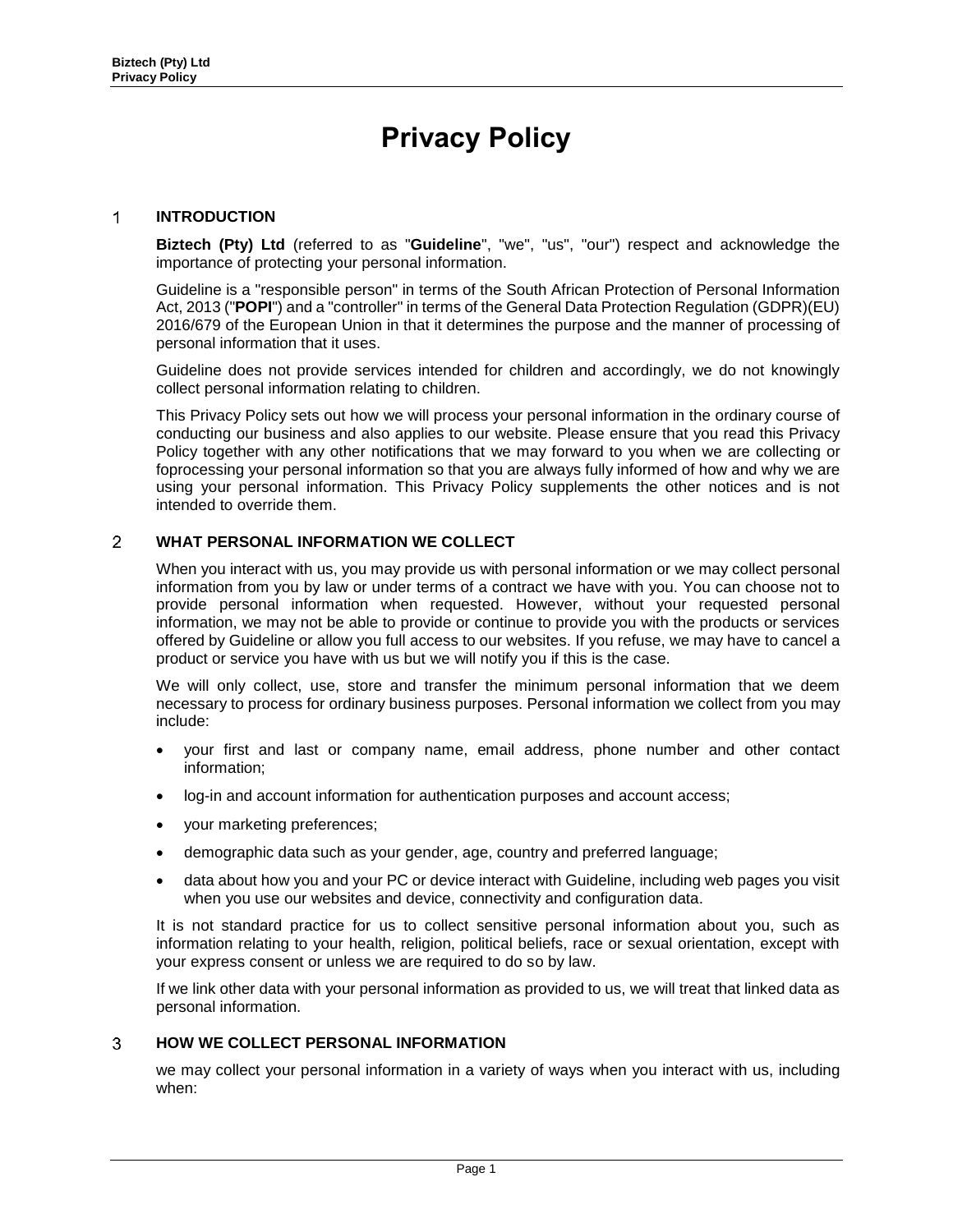- you engage us to provide our products and services;
- you create an account with us;
- we process orders and payment transactions;
- we respond to your inquiries and requests;
- as a result of communications between you and our representatives;
- we obtain feedback from you about our products and services;
- we conduct our administrative and business functions;
- you register for any of our events, workshops and/or seminars;
- you subscribe to our mailing lists and newsletters;
- we market our solutions and services to you;
- you access and use our websites; and/or
- you apply for employment with us.

We may also collect your personal information from third party sources and third parties including public databases, business partners with whom we offer co-branded services or engage in joint marketing activities, and third parties that provide list enhancement or similar services, to the extent that this is permitted by applicable law.

As you interact with our website, we may automatically collect technical data about your equipment, browsing actions and patterns. We collect this personal information by using cookies, server logs and other similar technologies. We may also receive technical data about you if you visit other websites employing our cookies.

#### $\overline{4}$ **PURPOSES FOR WHICH WE COLLECT AND USE PERSONAL INFORMATION**

We will only use your personal information when we are permitted to do so by law. Most commonly we collect and use personal information to:

- send communications to you;
- establish, manage, and maintain our business relationships;
- respond to inquiries and requests;
- develop, provide, and improve our services and products;
- inform you about our services and solutions;
- obtain feedback from you on our services and solutions;
- provide you with a more personalised experience when you interact with us;
- conduct administrative and business functions;
- update our records and keep contact details up to date;
- enable you effectively to use and to improve our websites,
- compile website usage statistics;
- enable you to subscribe to newsletters and mailing lists;
- enable you to register for Guideline events, workshops and seminars;
- recruit staff;
- assess the performance of our websites and to improve their operation;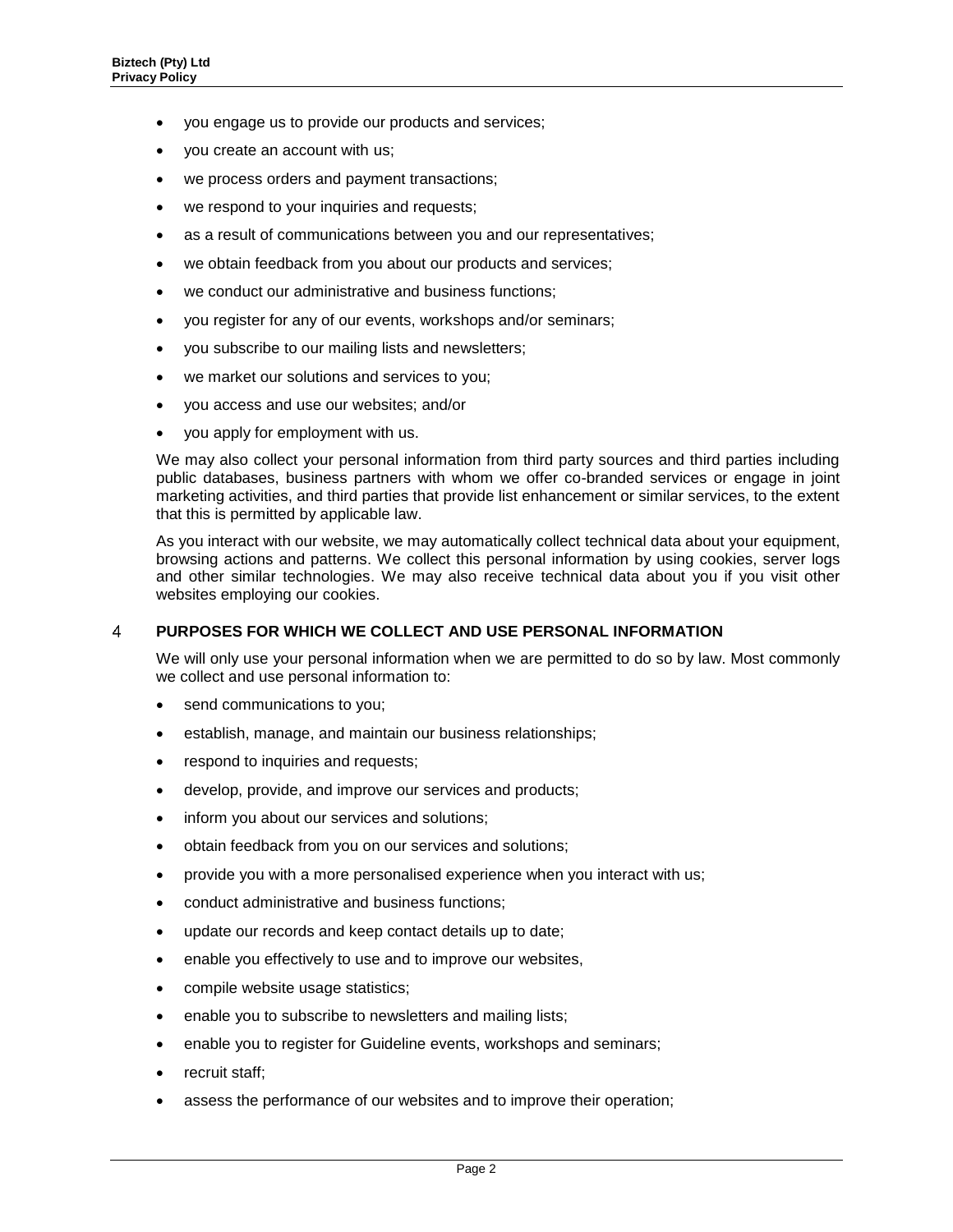- process and respond to privacy questions, concerns and complaints; and
- fulfil legal, regulatory and contractual obligations.

# 5 **CHANGE OF PURPOSE**

We will only use your personal information for the purposes for which we originally collected it, unless we reasonably consider that we need to use it for another reason which is compatible with the original purpose. If you wish to get an explanation as to how the processing for the new purpose is compatible with the original purpose, please contact our Information Officer.

If we need to use your personal information for a purpose unrelated to the original purpose, we will notify you and we will explain the legal basis which allows us to do so.

Please note that we may process your Personal information without your knowledge or consent but only where this is required or permitted by law.

## 6 **SHARING YOUR PERSONAL INFORMATION**

we may share your personal information for the purposes above with:

- our affiliates and subsidiaries, if any, who are similarly bound by this Privacy Policy;
- business partners, vendors, or contractors to provide requested services or facilitate transactions, including but not limited to processing of orders, assisting with sales-related activities or post-sales support, and providing customer support. It is important to note that any third parties with whom we share personal information are contractually required to implement appropriate data protection and security measures and are not permitted to process personal information for any purpose other than the purpose for which they are given access;
- in connection with, any joint venture, merger, sale of company assets, consolidation or restructuring, financing, or acquisition of all or a portion of our business by or to another company;
- in response to a request for information by a competent authority in accordance with, or required by any applicable law, regulation or legal process;
- where necessary to comply with judicial proceedings, court orders or government orders.
- to protect the rights, property or safety of Guideline, its business partners, you, or others, or as otherwise required by applicable law; and
- where you consent to the sharing of your personal information.

## $\overline{7}$ **TRANSFERS ACROSS BORDERS**

It may be necessary for us to process your personal information in other countries, either to carry out your instructions or for ordinary business purposes. These countries may not have the same level of protection as is required by POPI or the GDPR. Where this is the case, we will only process your personal information with your consent. If necessary, we will ask the party to whom we transfer your personal information to agree to our privacy principles, associated policies and practices so that your personal information will be protected to the same extent that it would have been had it been processed by us. Please contact us if you want further information on the specific mechanism used by us when transferring your Personal information out of South Africa or the European Economic Area.

#### **SECURITY OF YOUR PERSONAL INFORMATION**  8

Guideline is committed to protecting your personal information from misuse, loss, unauthorised access, modification or disclosure by using a combination of physical, administrative and technical safeguards and contractually requiring that third parties to whom we disclose your personal information do the same.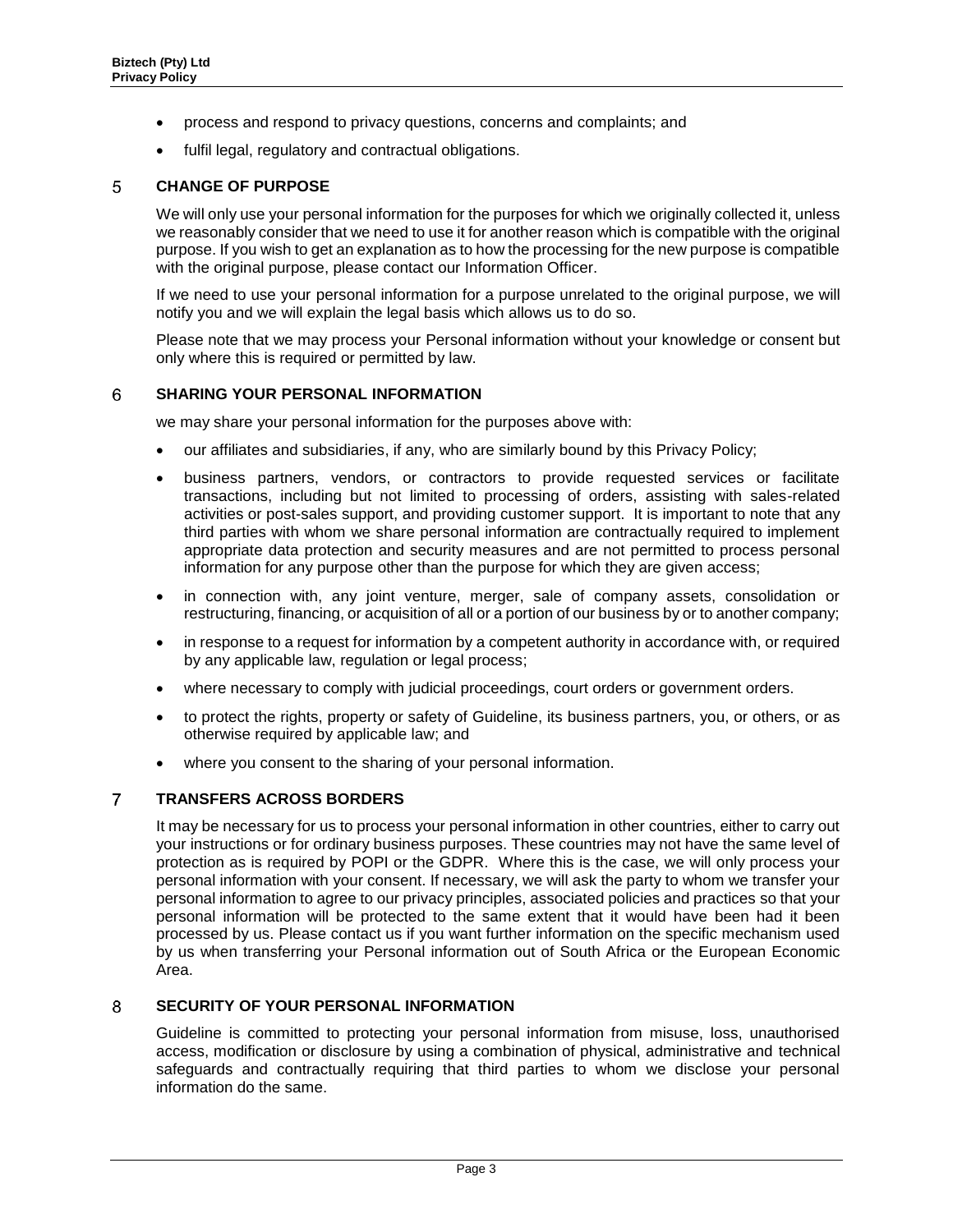Whilst Guideline makes every effort to secure its websites, you should note that the internet is not completely secure; thus when you submit or post personal information online, you should be aware that Guideline cannot guarantee the security of any personal information that you submit or post online.

# 9 **INTERNATIONAL TRANSFERS OF YOUR PERSONAL INFORMATION**

It may be necessary for us to process your personal information in other countries, either to carry out your instructions or for ordinary business purposes. These countries may not have the same level of protections as is required by South African law. Where this is the case, we will only process your personal information with your consent. If necessary, we will ask the party to whom we transfer your personal information to agree to our privacy principles, inassociated policies and practices.

# $10<sup>°</sup>$ **DIRECT MARKETING**

You can choose whether you wish to receive marketing communications from us by email, , social media platforms and phone. Even when you have agreed to this, you may opt out of receiving future marketing materials from us at any time and manage your communication preferences by:

- following the unsubscribe instructions included in each marketing email from us; or
- sending an email to [info@guidelinerisk.com](mailto:info@guidelinerisk.com)

Including your details and a description of the marketing material you no longer wish to receive from us. We will comply with your request as soon as is reasonably possible. If you opt out of receiving marketing related communications from us, we may still send you administrative messages as part of your ongoing use of our websites, solutions or services.

We do not provide your personal information to unaffiliated third parties for direct marketing purposes or sell, rent, distribute or otherwise make personal information commercially available to any third party.

# $11$ **HOW YOU CAN ACCESS, CORRECT, UPDATE, BLOCK OR DELETE YOUR PERSONAL INFORMATION**

if you wish to exercise any of the rights set out below, please contact our Information Officer.

You have the right to:

- *Request access to your personal information*. This allows you to receive a copy of your personal information held by us and to check that we are lawfully processing it.
- *Request correction of your personal information held by us*. This allows you to have any of your incomplete or inaccurate information corrected, although we may need to verify the accuracy of the new information that you provide.
- *Request erasure of your personal information*. This allows you to request that we delete or remove your personal information where there is no justifiable reason for us to continue processing the information. In addition, you have the right to request us to delete or remove your personal information where you have successfully exercised your right to object to processing (see below), where we may have processed your information unlawfully or where we are required to erase your personal information in order to comply with a legal requirement. Please note that for specific legal reasons which will be notified to you, we may not always be able to comply with your request of erasure.
- *Object to processing of your personal information.* **You may object to our processing of your** information where we are relying on a legitimate interest (or those of a third party) and there is something about your particular situation which makes you want to object to processing on this ground as you feel it impacts on your fundamental rights and freedoms. You also have the right to object where we are processing your personal information for direct marketing purposes. In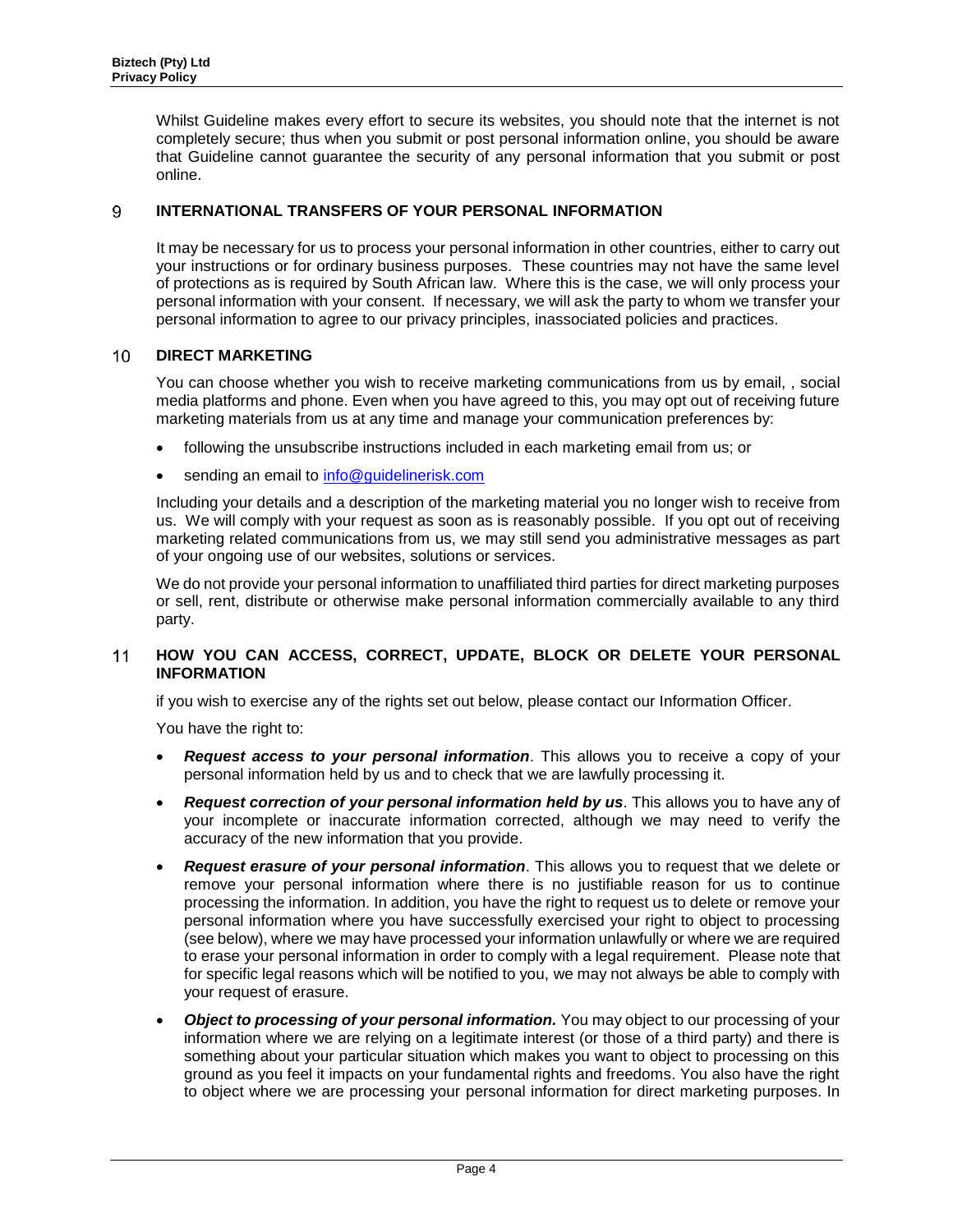some cases, we may be able to demonstrate that we have compelling legitimate grounds to process your information which override your rights and freedoms.

- *Request restriction of processing of your personal information*. This allows you to request that we suspend the processing of your personal information in the following scenarios:
	- if you want us to establish the accuracy of the information;
	- where our use of the information is unlawful but you do not want us to erase it;
	- where you need us to hold the information even if we no longer require it as you need it to establish, exercise or defend legal claims; or
	- you have objected to our use of your information but we need to establish whether we have overriding legitimate grounds to use it.
- *Request the transfer of your personal information to you or to a third party*. We will provide you, or a nominated third party, with your personal information in a structured, commonly used, machine-readable format. Please note that this right only applies to automated information which you initially provided consent for us to use or where we used the information to perform a contract with you.
- *Withdraw consent at any time where we are relying on consent to process your personal information*. However, this will not affect the lawfulness of any processing carried out before the withdrawal of your consent. If you withdraw your consent, we may not be able to provide certain products or services to you. We will advise you if this is the case at the time you withdraw your consent.
- *No fee usually required.* You will normally not have to pay a fee to access your personal information (or to exercise any of the other rights). However, we may charge a reasonable fee if your request is clearly unfounded, repetitive or excessive. Alternatively, we may refuse to comply with your request in these circumstances.
- *What we may need from you.* We may need to request specific information from you to assist us to confirm your identity and ensure your right to access your personal information (or to exercise any of your other rights). This is a security measure to ensure that personal information is not disclosed to any person who has no right to receive it. We may also contact you to ask you for further information in relation to your request in order to speed up our response.
- *Time limit to respond.* We will endeavour to respond to all legitimate requests within 30 days. Occasionally it may take us longer than this if your request is particularly complex or if you have made a number of requests, in which case, we will notify you of the delay and keep you updated.

# $12<sup>2</sup>$ **COOKIES AND SIMILAR TECHNOLOGIES**

When you access our websites, we may use cookies<sup>1</sup> and similar technologies including scripts, embedded web links, web beacons, Local Shared Objects<sup>2</sup> and Local Storage<sup>3</sup> to assist us to do things such as:

- enabling you to sign in;
- authenticating you;
- keeping track of information you have provided to us;
- improving your browsing experience;
- customising our interactions with you;

l <sup>1</sup> small text files containing a unique ID number which are placed on your PC or device

<sup>2</sup> flash cookies

<sup>3</sup> HTML 5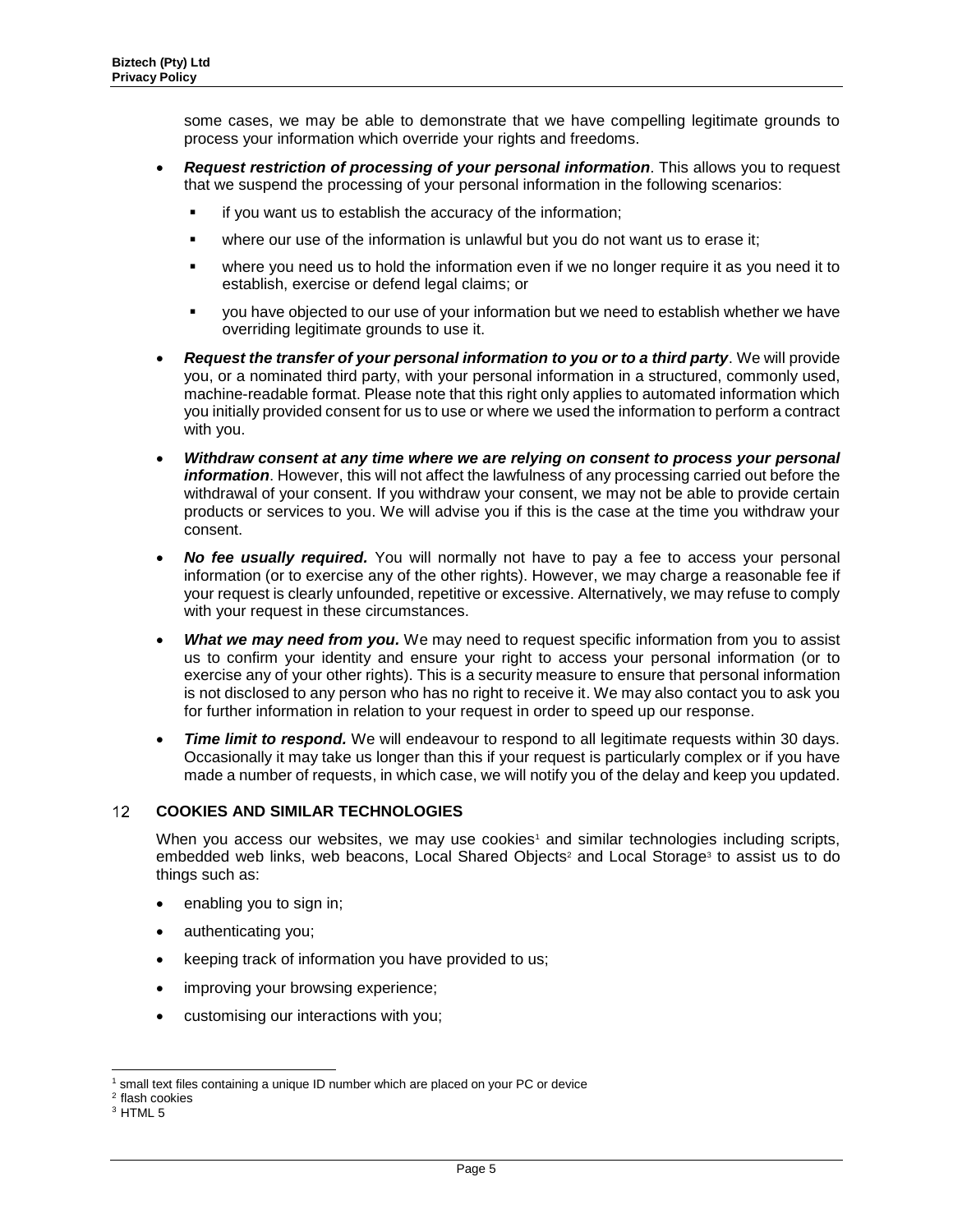- storing and managing your preferences and settings;
- compiling statistical data;
- analysing the performance and usability of our websites;
- measuring website traffic patterns;
- determining which areas of our websites have been visited.

These technologies collect information that your browser sends to our websites including your browser type, information about your IP address<sup>4</sup>, geographic location, browser type and version, operating system, referral source, length of visit, page views and website navigation paths, as well as information about the timing, frequency and pattern of your service use , together with the date, time and duration of your visit, the pages you view and the links you click.

Our sites may also contain web beacons or similar technologies from third party analytics providers, through which they collect information about your online activities across our websites to help us compile aggregated statistics about the effectiveness of marketing campaigns or other business operations.

You can stop your browser from accepting cookies by changing the settings on your web browser. Be aware that restricting cookies may impact the functionality of our websites. We recommend that you allow cookies. On most browsers cookies are enabled by default. You can adjust the settings and options on your browser to disable or enable them, or visit https://www.aboutcookies.org for detailed information about managing cookies on various browsers.

For more information on how we use cookies and other technologies, please contact our Information Officer on the details set out below.

#### $13$ **SOCIAL MEDIA**

l

We operate and communicate through our designated channels, pages and accounts on some social media sites to inform, help and engage with our customers. We monitor and record comments and posts made about us on these channels so that we can improve our services.

The general public can access and read any information posted on these sites. We are not responsible for any information posted on those sites other than the information posted by our designated officials. We do not endorse the social media sites themselves, or any information posted on them by third parties or other users.

When you engage with us through social media, your personal information may be processed by the site owner; this processing occurs outside of our control and may take place in a country outside South Africa that may have different privacy regulations.

We regularly update and monitor our social media accounts and welcome feedback and ideas sent to us through these channels. We try to join conversations whenever possible but cannot guarantee that we will read or reply to all messages sent to official Guideline social media accounts.

Consistent feedback and helpful suggestions will be given to the relevant people within the company for consideration, but we cannot guarantee that any feedback or suggestions will be acted upon by Guideline.

# **LINKS TO THIRD PARTY WEBSITES AND APPLICATIONS**  14

Our websites may contain links to sites and applications operated by third parties. We make no representations or warranties in relation to the privacy practices of any third party site or application and we are not responsible for any third party content or privacy statements. Your use of such sites and applications is subject to the relevant third party privacy statements.

<sup>&</sup>lt;sup>4</sup> a unique identifier assigned to your computer or device which allows your PC or device to communicate over the Internet